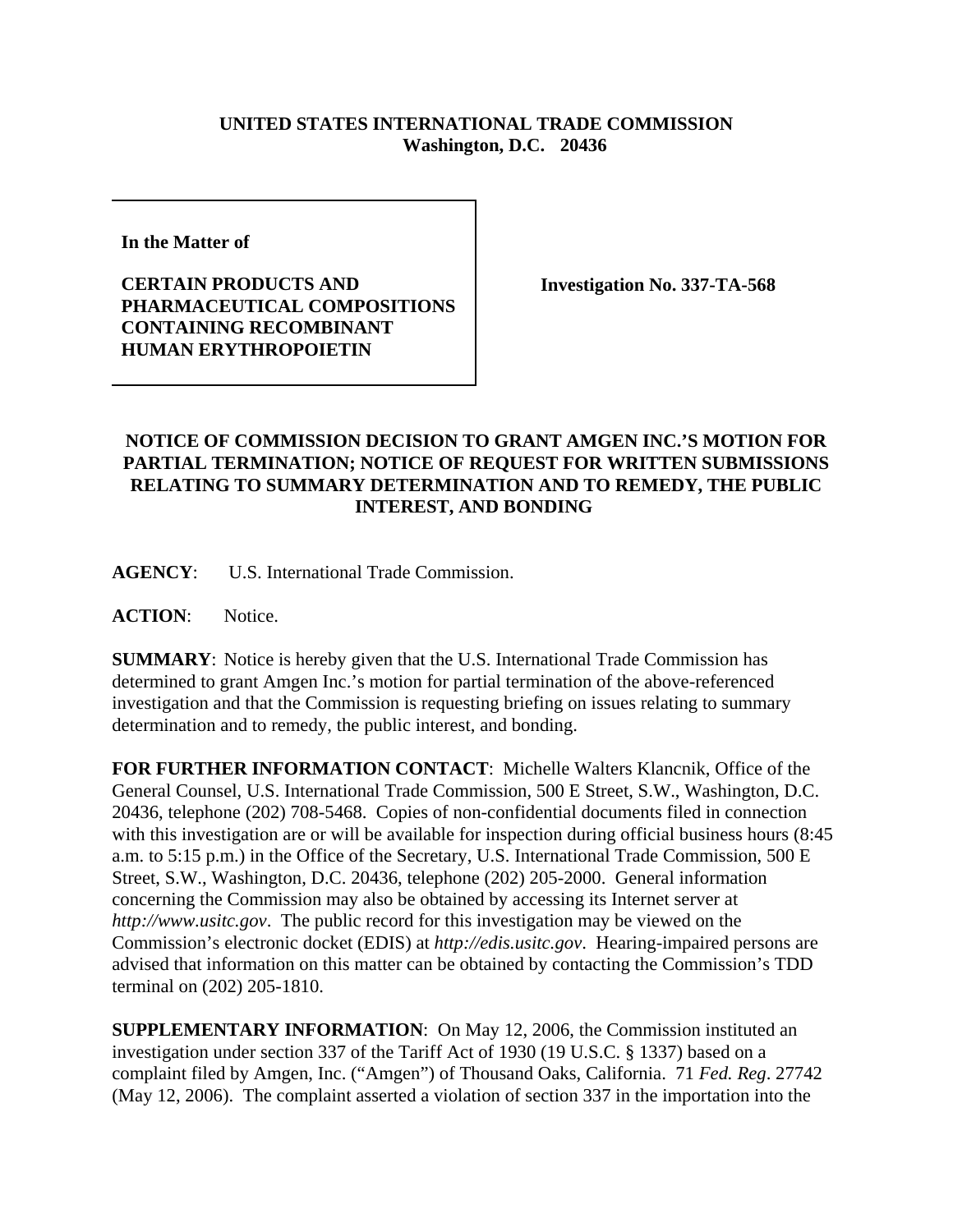United States, sale for importation, or sale within the United States after importation of certain products and pharmaceutical compositions containing recombinant human erythropoietin by reason of infringement of claims 1 and 2 of U.S. Patent No. 5,441,868 ("the '868 patent"), claims 3, 4, 5, and 11 of U.S. Patent No. 5,547,933 ("the '933 patent"), claims 4-9 of U.S. Patent No. 5,618,698 ("the '698 patent"), claims 4 and 6 of U.S. Patent No. 5,621,080 ("the '080 patent"), claim 7 of U.S. Patent No. 5,756,349 ("the '349 patent"), and claim 1 of U.S. Patent No. 5,955,422 ("the '422 patent"). The notice of investigation named Roche Holding Ltd. of Basel, Switzerland; F. Hoffman-La Roche, Ltd. of Basel, Switzerland; Roche Diagnostics GmbH of Mannheim, Germany; and Hoffman La Roche, Inc. of Nutley, New Jersey (collectively, "Roche") as respondents.

On August 31, 2009, after a remand of the original investigation from the United States Court of Appeals for the Federal Circuit, Amgen moved for summary determination that Roche violated section 337 by importing and using a pegylated erythropoietin product, which according to Amgen infringes claims 1 and 2 of the '868 patent, claim 3 of the '933 patent, claims 6-9 of the '698 patent, and claim 1 of the '422 patent. Amgen also requested a limited exclusion order that would preclude importation of Roche's product regardless of the party seeking to import such product. Roche does not oppose Amgen's motion for purposes of this investigation. The Commission investigative attorney ("IA") also does not oppose Amgen's motion, but indicated that the motion does not resolve asserted claim 7 of the '349 patent or asserted claims 4, 5, and 11 of the '933 patent.

On December 22, 2009, Amgen moved to terminate the investigation with respect to claims 4, 5, and 11 of the '933 patent, claims 4 and 6 of the '080 patent, and claims 4 and 5 of the '698 patent. In addition, on December 31, 2009, Amgen filed a supplemental motion for summary determination with respect to claim 7 of the '349 patent. Roche does not oppose these motions. The IA also does not oppose Amgen's motion to terminate the investigation in part, but does oppose Amgen's supplemental motion for summary determination.

The Commission has determined to grant Amgen's motion to terminate the investigation with respect to claims 4, 5, and 11 of the '933 patent, claims 4 and 6 of the '080 patent, and claims 4 and 5 of the '698 patent. The Commission has determined that further briefing is necessary to decide the motion for summary determination.

The parties are requested to brief their positions on the following issues with reference to the applicable law and evidence:

1. How does the United States Court of Appeals for the Federal Circuit's decision in *Amgen Inc. v. F. Hoffman-La Roche Ltd*, 580 F.3d 1340 (Fed. Cir. 2009), vacating certain aspects of the decision by the United States District Court of Massachusetts in *Amgen Inc. v. F. Hoffman-La Roche, Ltd.*, No. 05-12237-WGY (D. Mass. Oct. 2, 2008), affect Amgen's original motion for summary determination filed on August 31, 2009, for each asserted claim? Please address the Commission's February 3, 2009 opinion in *Certain*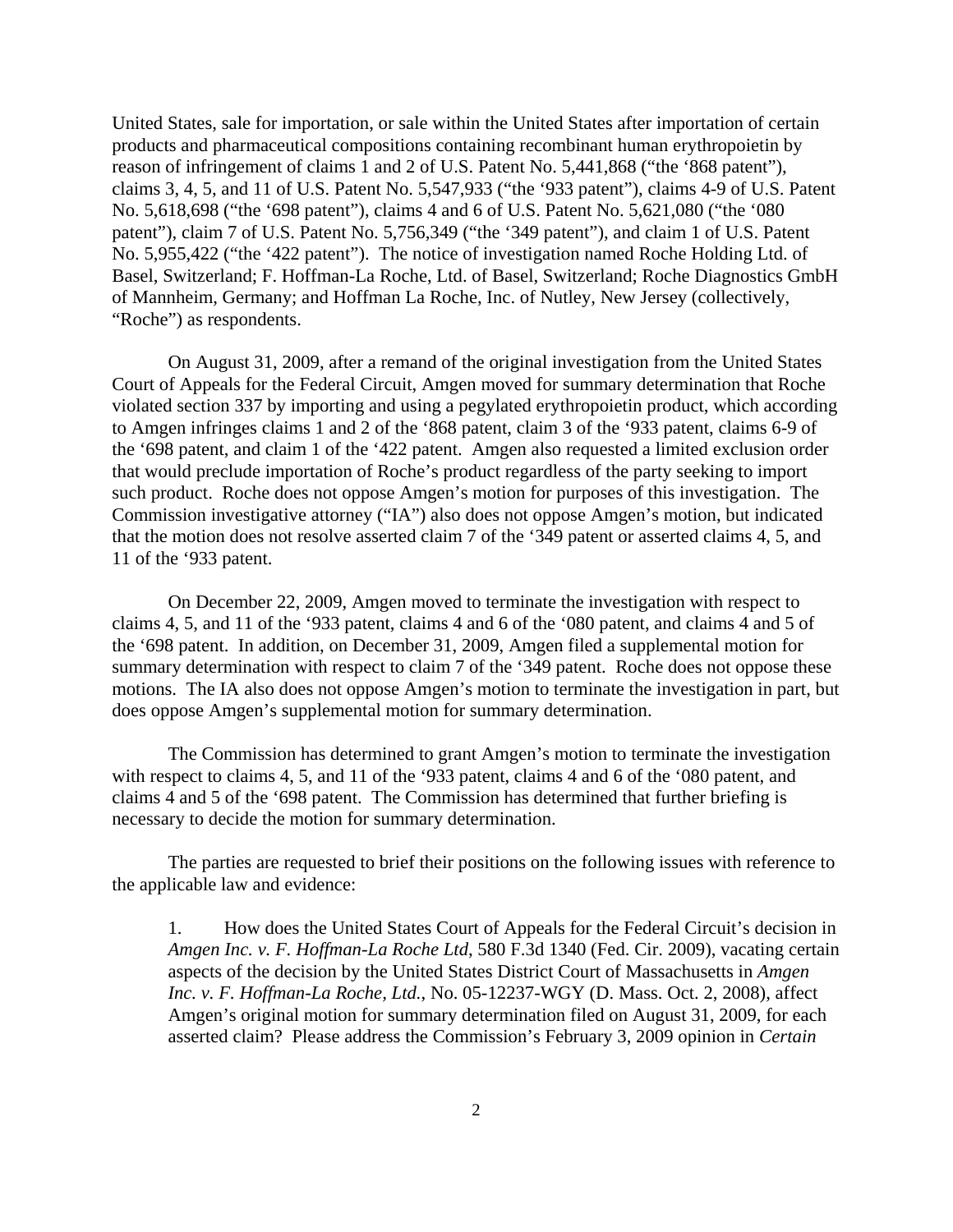*Semiconductor Integrated Circuits Using Tungsten Metallization and Products Containing Same*, Inv. No. 337-TA-648.

2. If the Commission can proceed with respect to any claim(s), please explain whether the Commission should apply the principles of claim or issue preclusion to the district court case and what standard the Commission should apply.

3. Can the Commission apply claim or issue preclusion to the permanent injunction order issued by the district court on December 22, 2009, and if so, to what effect? Does the stipulation, which is signed by the parties and which appears before the permanent injunction, form part of the district court's judgment? If so, does Amgen rely on the stipulation for claim or issue preclusion? Please provide case law supporting your positions.

4. If the Commission denies Amgen's motions for summary determination with respect to any claims, how should the Commission proceed with respect to those claims?

In connection with the final disposition of this investigation, the Commission may (1) issue an order that could result in the exclusion of the subject articles from entry into the United States, and/or (2) issue one or more cease and desist orders that could result in the respondent being required to cease and desist from engaging in unfair acts in the importation and sale of such articles. Accordingly, the Commission is interested in receiving written submissions that address the form of remedy, if any, that should be ordered. If a party seeks exclusion of an article from entry into the United States for purposes other than entry for consumption, the party should so indicate and provide information establishing that activities involving other types of entry either are adversely affecting it or likely to do so. For background, *see In the Matter of Certain Devices for Connecting Computers via Telephone Lines*, Inv. No. 337-TA-360, USITC Pub. No. 2843 (December 1994) (Commission Opinion).

If the Commission contemplates some form of remedy, it must consider the effects of that remedy upon the public interest. The factors the Commission will consider include the effect that an exclusion order and/or cease and desist orders would have on (1) the public health and welfare, (2) competitive conditions in the U.S. economy, (3) U.S. production of articles that are like or directly competitive with those that are subject to investigation, and (4) U.S. consumers. The Commission is therefore interested in receiving written submissions that address the aforementioned public interest factors in the context of this investigation.

If the Commission orders some form of remedy, the U.S. Trade Representative, as delegated by the President, has 60 days to approve or disapprove the Commission's action. *See* Presidential Memorandum of July 21, 2005, 70 *Fed. Reg.* 43251 (July 26, 2005). During this period, the subject articles would be entitled to enter the United States under bond, in an amount determined by the Commission and prescribed by the Secretary of the Treasury. The Commission is therefore interested in receiving submissions concerning the amount of the bond that should be imposed if a remedy is ordered.